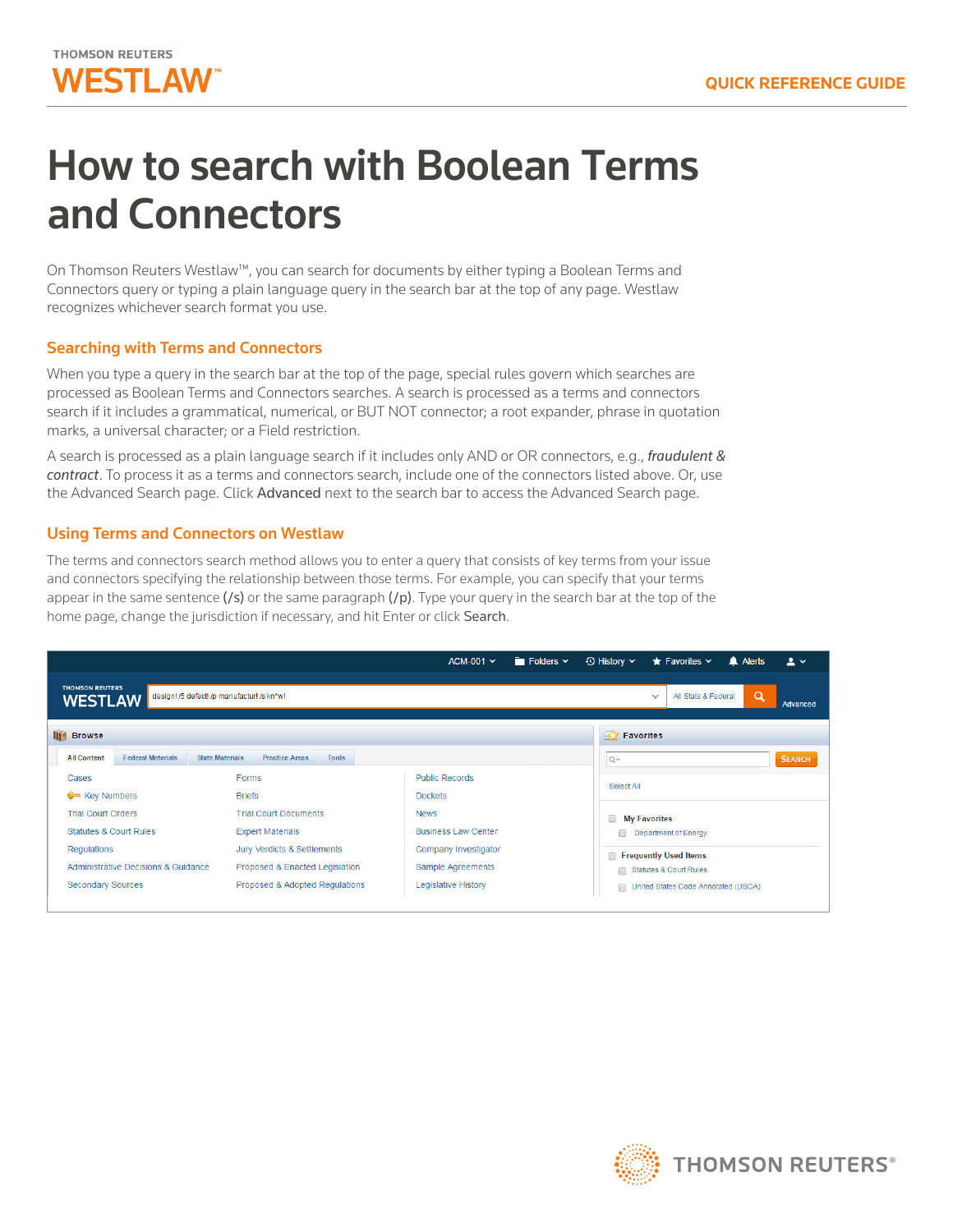# 'And' and 'Or'

When you run a plain language search using descriptive terms, WestSearch®, the legal search engine that powers Westlaw, accounts for language variety and returns relevant documents even if you used different search terms. Because researchers use common connectors in plain language searches, using ampersands (&) and spaces (OR) without connectors or fields are considered part of a descriptive terms search.

Use Advanced Search to run a terms and connectors search using these connectors, AND or OR, without other connectors, expanders, or document fields. Or, if you run a plain language search, using WestSearch, you may use the Search Within filter in your results to narrow your results to those documents with a specific term or phrase. The Search Within filter defaults to terms and connectors.

## AND (&)

To search for two or more terms that must appear anywhere in the document use and  $(8)$ . For example, type *narcotics & warrant* to retrieve results that include both terms in the same document. Keep in mind that when you use the & connector, terms may appear on different pages.

### OR (OR)

To search for alternative terms, use the or connector, which is represented by a space. For example, type *attorney lawyer counsel* to retrieve documents that contain at least one of these terms.

# Choosing Search Terms

To run a terms and connectors search, choose terms significant to your issue. Consider the various forms the search terms might take. For example, when you search the term *liable*, you may also want to search for liability.

### ROOT EXPANDER (!)

To search for words with multiple endings, use the root expander (!) at the end of the root of the word. For example, type *object!* to retrieve object, objected, objection, and objecting.

## UNIVERSAL CHARACTER (\*)

To search words with variable characters, use the universal character (\*). For example, type *withdr\*w* to retrieve withdraw and withdrew.

## SEARCH EXACTLY AS TYPED (#)

To search for a word exactly as you typed it, use the pound symbol (#) at the beginning of the word. For example, type *#damage* to retrieve damage but not damages. The pound symbol will turn off plurals and equivalents.

## PHRASE (" ")

To search for a phrase, use quotation marks (" "). For example, type *"res ipsa loquitur"* to retrieve the terms as a phrase.

# Choosing Connectors

In addition to choosing terms for your query, you must also choose proximity connectors to specify the relationships between your search terms.

# GRAMMATICAL CONNECTORS

/p the search terms must appear in the same paragraph (*hearsay /p utterance*)

- +p the first search term must precede the second term in the same paragraph (*exception +p non-liability*)
- /s the search terms must appear in the same sentence (*design /s defect*)
- +s the first search term must precede the second term in the same sentence (*attorney +s fee*)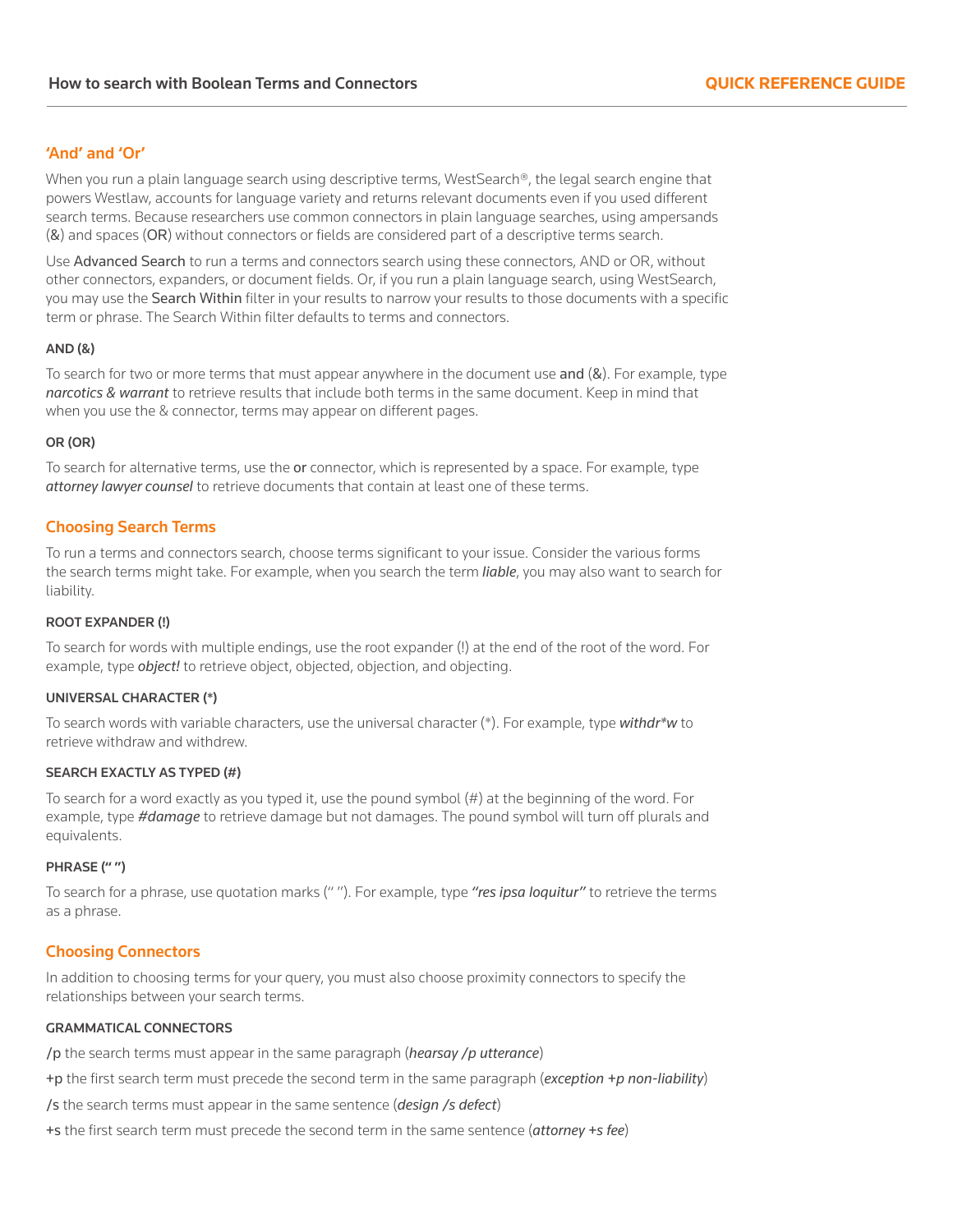### NUMERICAL CONNECTORS

/n the search terms must appear within n terms of each other, where n is a number from 1 to 255 (*personal /3 jurisdiction*)

+n the first search term must precede the second term by n terms, where n is a number from 1 to 255 (*capital +3 gain*)

### BUT NOT CONNECTOR (%)

You can exclude documents that contain certain terms by using the BUT NOT connector (%) at the very end of your search. Westlaw excludes everything that follows the BUT NOT connector in your search. For example, the query *tax taxation /s income % investment* retrieves any document that contains the terms *tax*  or *taxation* in the same sentence as *income*, but excludes documents where *investment* appears.

## ORDER OF BOOLEAN TERMS AND CONNECTORS PROCESSING

Westlaw processes the connectors in your query in the following order:

## " ", space (OR), +n, /n, +s, /s, +p, /p, &, %

The order in which connectors are processed affects what a query will retrieve. For example, suppose you want to retrieve cases containing the term *frisk* or the phrase *search and seizure*. The query *frisk! search! /3 seiz!* will not retrieve all of the desired documents because the OR relationship between *frisk! and search!* is processed first. This query requires that either *frisk!* or *search!* appear within three terms of *seiz!*; in other words, this query instructs Westlaw to search for these two alternative sets: documents with *frisk! /3 seiz!* or documents with *search! /3 seiz!*. To search for *search! /3 seiz!* first, change the order in which the connectors are processed.

### USING PARENTHESES IN BOOLEAN TERMS AND CONNECTORS PROCESSING

You can use parentheses to change the order in which Westlaw processes the connectors in your query. When you place terms and connectors within parenthesis, those connectors are processed first. For example, when parentheses are used in the query *frisk! (search! /3 seiz!), search /3 seiz!* is processed first. This query instructs Westlaw to search for these two alternative sets: documents with *frisk!* or documents with *search! /3 seiz!*.

Changing the order of processing is also useful when searching for two citations as alternatives. For example, if you are searching for cases that cite either *15 U.S.C.A. § 1311* or *42 U.S.C.A. § 1985*, you can type the query *(15 +5 1311) (42 +5 1985)*.

## Using Field Restrictions

Documents on Westlaw are composed of several parts called fields. For example, in case law documents, the names of the parties, the name of the judge, and the names of the attorneys are each contained in a separate field. Other fields contain exclusive editorial enhancements, such as the synopsis field, which contains the summary of a case, and the digest field, which contains the headnotes in a case. Rather than searching entire documents, use these fields to search for terms in specific parts of a document.

NOTE: *Fields are content sensitive and vary by type of content (e.g., fields in cases differ from fields in statutes). Content-specific, commonly used fields are listed on the Advanced Search page.*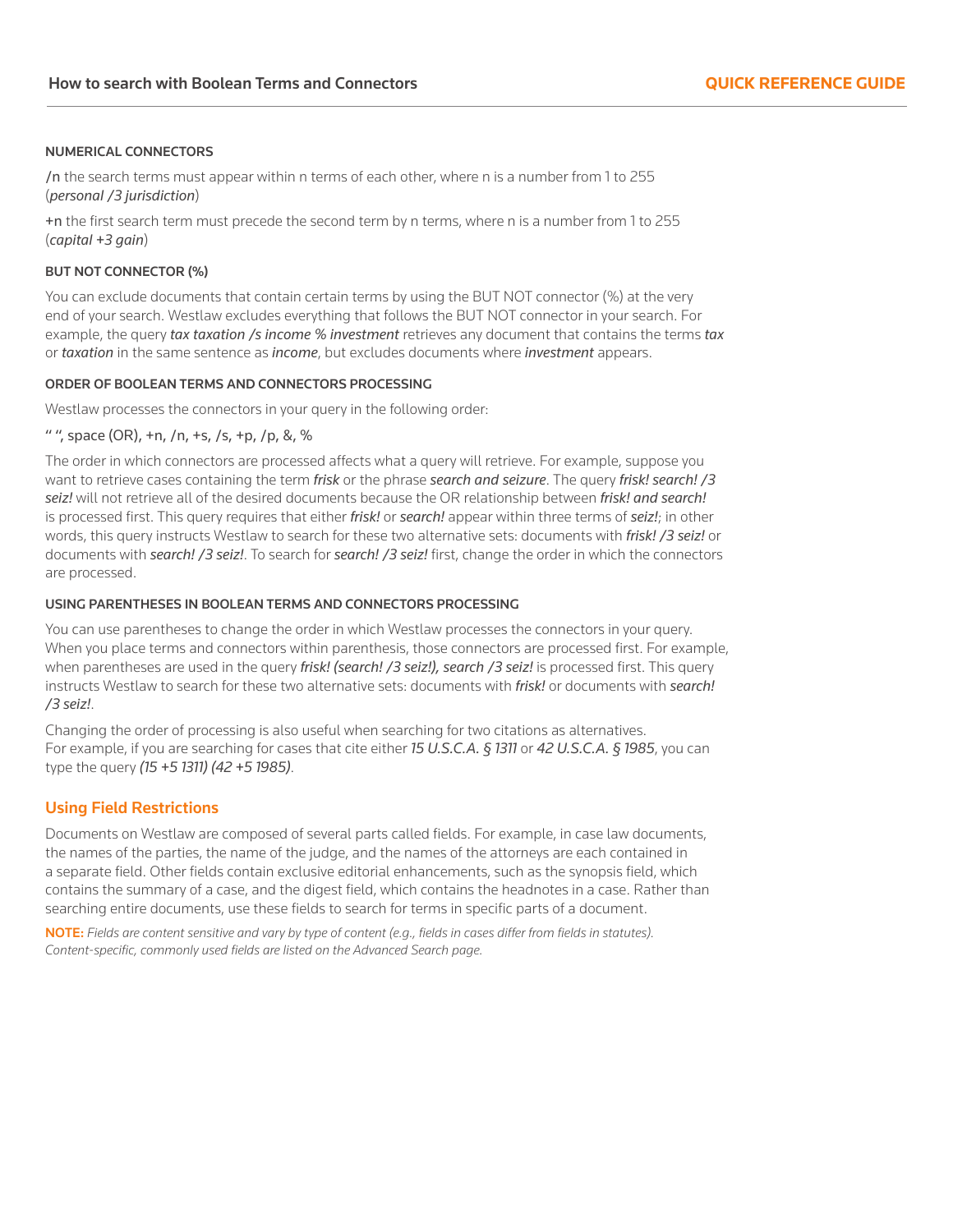# Using the Advanced Search Page

You may want to use the Fields on the Advanced Search page to search for cases with a specific legal issue in the Headnotes, before a particular judge, and within a particular date range. To search content using the Advanced Search page, complete these steps:

- 1. Click Advanced below the search bar at the top of any page.
- 2. At the Advanced Search page, type your terms in the appropriate text boxes.
- 3. Click the arrow under Jurisdiction if you want to change the jurisdiction.
- 4. Click Search.

While viewing the search result, you can edit your query in the Search box at the top of the page or by clicking Advanced again. Imagine you need to locate cases that interpret or define the phrase *due diligence*. If you searched cases for the phrase *"due diligence"*, you'd retrieve thousands of documents that use the legal phrase, but don't define what it means in that jurisdiction. If you enter *due diligence* in the Words & Phrases field on the Advanced Search page, you'll retrieve only those cases that interpret or define the phrase. A more relevant result that gets you to your answer faster.

## USING THE *FIND DOCUMENTS THAT HAVE* SECTION

You can use the text boxes at the top of the page under Find documents that have to do any of the following:

- If you want all of the terms included in your retrieved documents, type them in the All of these terms text box. For example, type *narcotics warrant* to retrieve documents that contain both terms.
- If you want any of the terms included in your retrieved documents, type them in the Any of these terms text box. For example, type *attorney lawyer counsel* to retrieve documents that contain at least one of these terms.
- If you want an exact phrase included in your retrieved documents, type it in the This exact phrase text box. For example, type *res ipsa loquitur* to retrieve documents that contain the phrase res ipsa loquitur.
- If you want to exclude documents that contain certain terms, type the terms in the These terms text box under the "Exclude documents" section.

|                                                             |                                                                      | $ACM-001$ $\vee$ | $\blacksquare$ Folders $\vee$ | $\odot$ History $\sim$ | $\bigstar$ Favorites $\vee$                          | Alerts                                     | $\overline{\mathbf{r}}$ $\overline{\mathbf{r}}$ |  |
|-------------------------------------------------------------|----------------------------------------------------------------------|------------------|-------------------------------|------------------------|------------------------------------------------------|--------------------------------------------|-------------------------------------------------|--|
| <b>THOMSON REUTERS</b><br><b>WESTLAW</b>                    | <b>All Content</b>                                                   | advanced:        |                               |                        | $\checkmark$                                         | All State & Federal                        | Q                                               |  |
| Home<br><b>Advanced Search</b>                              |                                                                      |                  |                               |                        |                                                      |                                            |                                                 |  |
|                                                             | Use at least one field to create a Boolean Terms & Connectors query. |                  |                               |                        |                                                      |                                            |                                                 |  |
| Find documents that have                                    |                                                                      |                  |                               | &                      | <b>Connectors and Expanders</b><br><b>AND</b>        |                                            |                                                 |  |
| All of these terms                                          | e.g., construction defect (searched as construction & defect)        |                  | Term frequency                | /s                     | In same sentence<br>OR<br>or                         |                                            |                                                 |  |
| Any of these terms                                          | e.g., physician surgeon (searched as physician OR surgeon)           |                  | <b>Term frequency</b>         | $+s$                   | Preceding within sentence<br>In same paragraph<br>/p |                                            |                                                 |  |
| This exact phrase                                           | e.g., medical malpractice (searched as "medical malpractice")        |                  | Term frequency                | 1111<br>$+p$           | Phrase                                               | Preceding within paragraph                 |                                                 |  |
|                                                             |                                                                      |                  |                               | $\frac{9}{6}$          | But not                                              |                                            |                                                 |  |
| "Exclude documents" requires at least one additional field. |                                                                      |                  |                               |                        | Within n terms of<br>/n<br>Root expander             |                                            |                                                 |  |
| These terms                                                 |                                                                      |                  |                               | $+n$                   |                                                      | Preceding within n terms of                |                                                 |  |
|                                                             |                                                                      |                  |                               | ٠                      | Universal character                                  |                                            |                                                 |  |
|                                                             |                                                                      |                  |                               | #                      |                                                      | Prefix to turn off plurals and equivalents |                                                 |  |